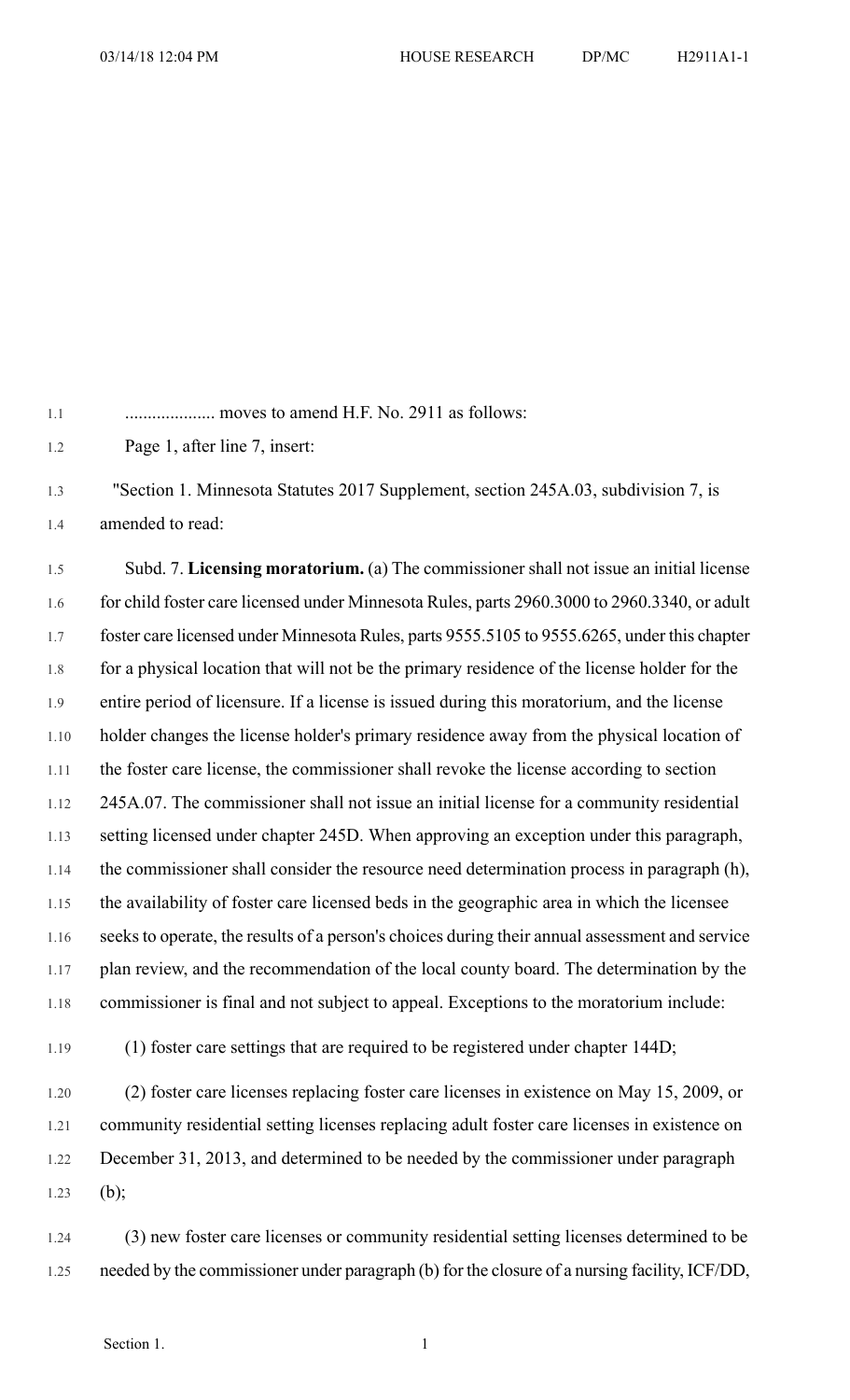2.1 or regional treatment center; restructuring of state-operated services that limits the capacity

2.2 of state-operated facilities; or allowing movement to the community for people who no 2.3 longer require the level of care provided in state-operated facilities as provided under section 2.4 256B.092, subdivision 13, or 256B.49, subdivision 24;

2.5 (4) new foster care licenses or community residential setting licenses determined to be 2.6 needed by the commissioner under paragraph (b) for persons requiring hospital level care;

2.7 (5) new foster care licenses or community residential setting licenses determined to be 2.8 needed by the commissioner for the transition of people from personal care assistance to 2.9 the home and community-based services;

2.10 (6) new foster care licenses or community residential setting licenses determined to be 2.11 needed by the commissioner for the transition of people from the residential care waiver 2.12 services to foster care services. This exception applies only when:

2.13 (i) the person's case manager provided the person with information about the choice of 2.14 service, service provider, and location of service to help the person make an informed choice; 2.15 and

2.16 (ii) the person's foster care services are less than or equal to the cost of the person's 2.17 services delivered in the residential care waiver service setting as determined by the lead  $2.18$  agency;  $er$ 

2.19 (7) new foster care licenses or community residential setting licenses for people receiving 2.20 services under chapter 245D and residing in an unlicensed setting before May 1, 2017, and 2.21 for which a license is required. This exception does not apply to people living in their own 2.22 home. For purposes of this clause, there is a presumption that a foster care or community 2.23 residential setting license is required for services provided to three or more people in a 2.24 dwelling unit when the setting is controlled by the provider. A license holder subject to this 2.25 exception may rebut the presumption that a license is required by seeking a reconsideration 2.26 of the commissioner's determination. The commissioner's disposition of a request for 2.27 reconsideration isfinal and notsubject to appeal under chapter 14. The exception is available 2.28 until June 30, 2018 2019. This exception is available when:

2.29 (i) the person's case manager provided the person with information about the choice of 2.30 service, service provider, and location of service, including in the person's home, to help 2.31 the person make an informed choice; and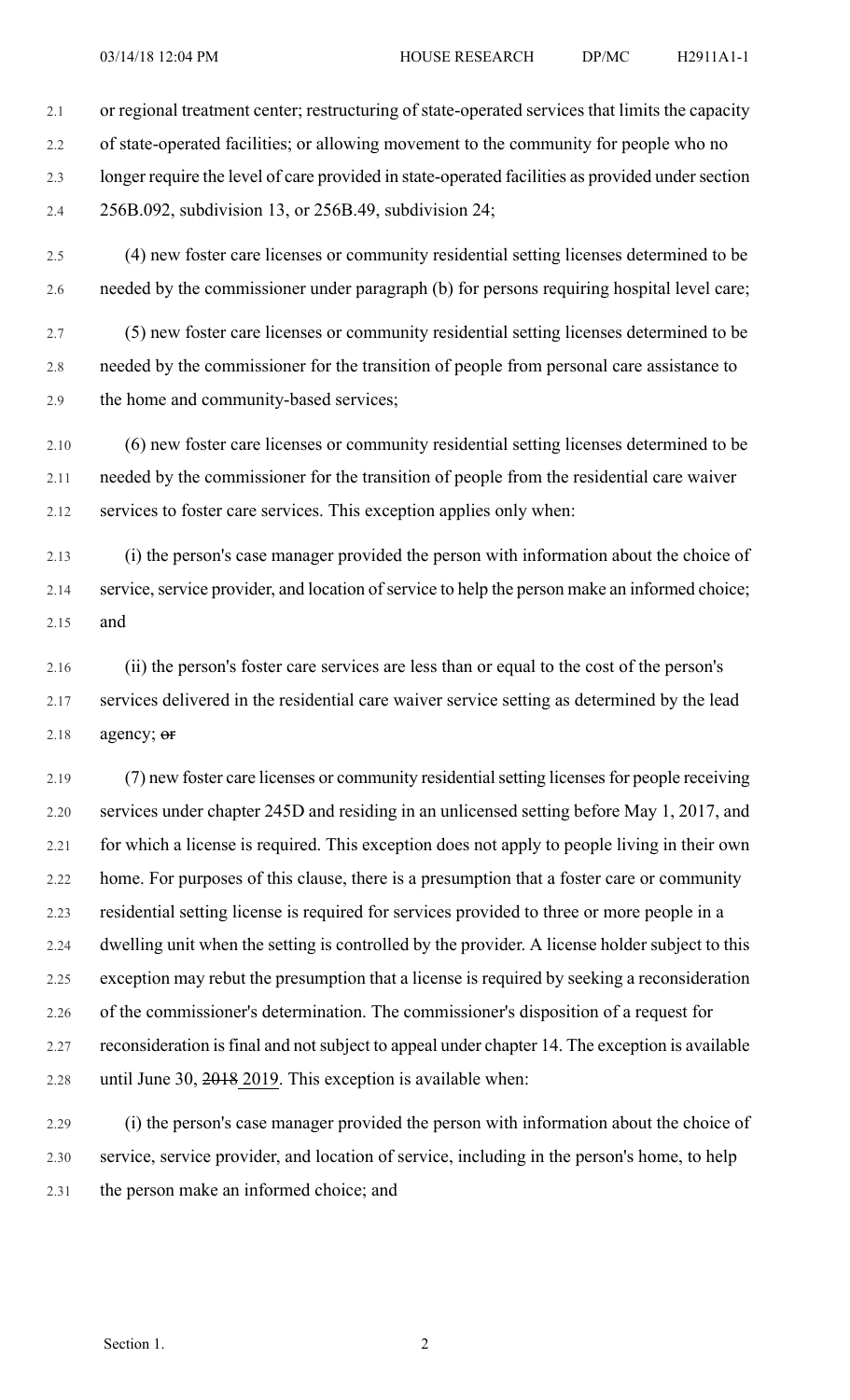3.1 (ii) the person's services provided in the licensed foster care or community residential 3.2 setting are less than or equal to the cost of the person's services delivered in the unlicensed 3.3 setting as determined by the lead agency; or

3.4 (8) a vacancy in a setting granted an exception under clause (7), may receive an exception 3.5 created by a person receiving services under chapter 245D and residing in the unlicensed 3.6 setting between January 1, 2017, and May 1, 2017, for which a vacancy occurs between 3.7 January 1, 2017, and the date of the exception request. This exception is available when the 3.8 lead agency provides documentation to the commissioner on the eligibility criteria being

3.9 met. This exception is available until June 30, 2019.

3.10 (b) The commissioner shall determine the need for newly licensed foster care homes or 3.11 community residential settings as defined under this subdivision. As part of the determination, 3.12 the commissioner shall consider the availability of foster care capacity in the area in which 3.13 the licensee seeks to operate, and the recommendation of the local county board. The 3.14 determination by the commissioner must be final. A determination of need is not required 3.15 for a change in ownership at the same address.

3.16 (c) When an adult resident served by the program moves out of a foster home that is not 3.17 the primary residence of the license holder according to section 256B.49, subdivision 15, 3.18 paragraph (f), or the adult community residential setting, the county shall immediately 3.19 inform the Department of Human Services Licensing Division. The department may decrease 3.20 the statewide licensed capacity for adult foster care settings.

3.21 (d) Residential settings that would otherwise be subject to the decreased license capacity 3.22 established in paragraph (c) shall be exempt if the license holder's beds are occupied by 3.23 residents whose primary diagnosis is mental illness and the license holder is certified under 3.24 the requirements in subdivision 6a or section 245D.33.

3.25 (e) A resource need determination process, managed at the state level, using the available 3.26 reports required by section 144A.351, and other data and information shall be used to 3.27 determine where the reduced capacity determined under section 256B.493 will be 3.28 implemented. The commissioner shall consult with the stakeholders described in section 3.29 144A.351, and employ a variety of methods to improve the state's capacity to meet the 3.30 informed decisions of those people who want to move out of corporate foster care or 3.31 community residential settings, long-term service needs within budgetary limits, including 3.32 seeking proposals from service providers or lead agencies to change service type, capacity, 3.33 or location to improve services, increase the independence of residents, and better meet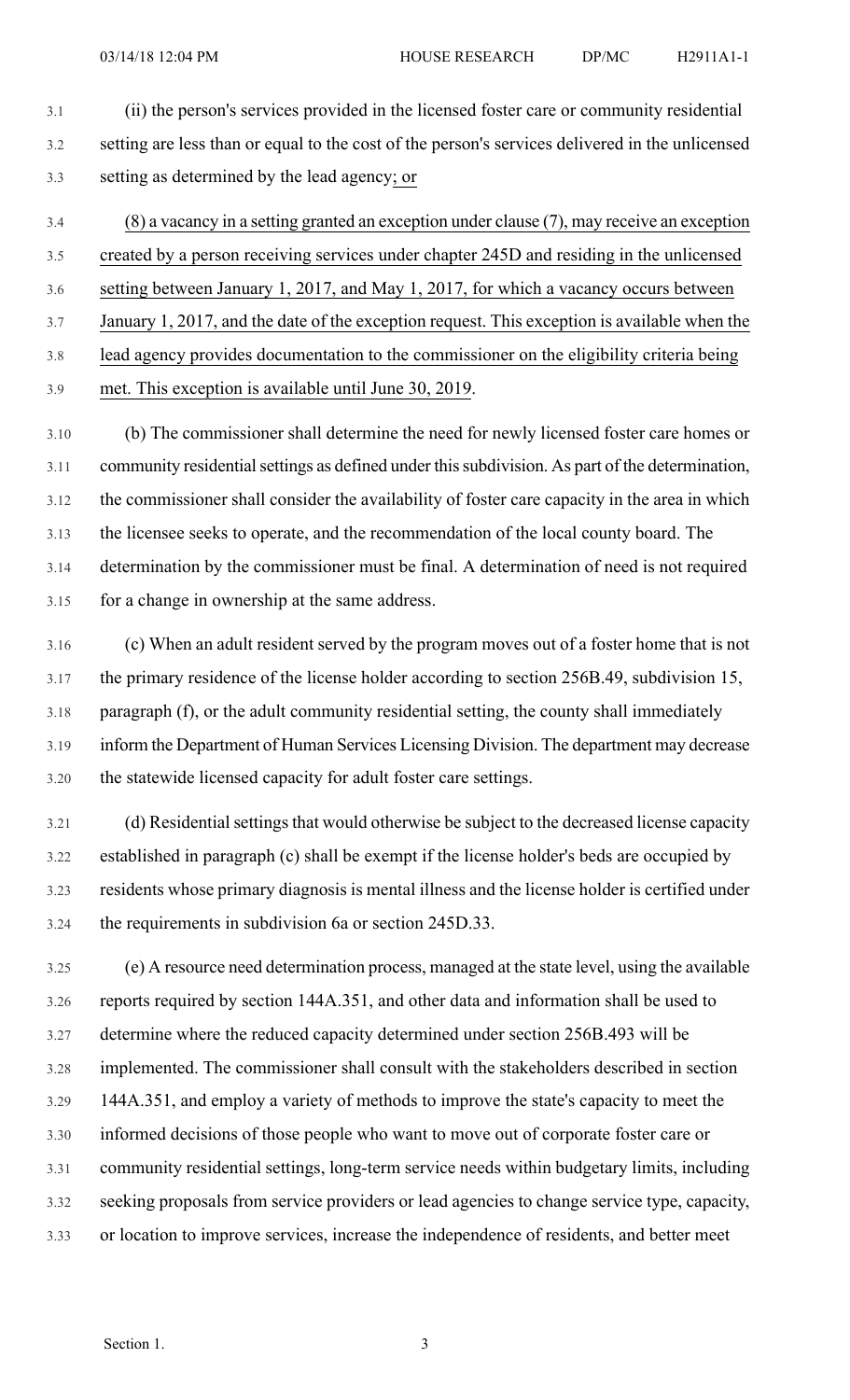4.1 needs identified by the long-term services and supports reports and statewide data and 4.2 information.

4.3 (f) At the time of application and reapplication for licensure, the applicant and the license 4.4 holder that are subject to the moratorium or an exclusion established in paragraph (a) are 4.5 required to inform the commissioner whether the physical location where the foster care 4.6 will be provided is or will be the primary residence of the license holder for the entire period 4.7 of licensure. If the primary residence of the applicant or license holder changes, the applicant 4.8 or license holder must notify the commissioner immediately. The commissioner shall print 4.9 on the foster care license certificate whether or not the physical location is the primary 4.10 residence of the license holder.

4.11 (g) License holders of foster care homes identified under paragraph (f) that are not the 4.12 primary residence of the license holder and that also provide services in the foster care home 4.13 that are covered by a federally approved home and community-based services waiver, as 4.14 authorized undersection 256B.0915, 256B.092, or 256B.49, must inform the human services 4.15 licensing division that the license holder provides or intendsto provide these waiver-funded 4.16 services.

4.17 (h) The commissioner may adjust capacity to address needs identified in section 4.18 144A.351. Under this authority, the commissioner may approve new licensed settings or 4.19 delicense existing settings. Delicensing of settings will be accomplished through a process 4.20 identified in section 256B.493. Annually, by August 1, the commissioner shall provide 4.21 information and data on capacity of licensed long-term services and supports, actions taken 4.22 under the subdivision to manage statewide long-term services and supports resources, and 4.23 any recommendations for change to the legislative committees with jurisdiction over the 4.24 health and human services budget.

4.25 (i) The commissioner must notify a license holder when its corporate foster care or 4.26 community residential setting licensed beds are reduced under this section. The notice of 4.27 reduction of licensed beds must be in writing and delivered to the license holder by certified 4.28 mail or personal service. The notice must state why the licensed beds are reduced and must 4.29 inform the license holder of its right to request reconsideration by the commissioner. The 4.30 license holder's request for reconsideration must be in writing. If mailed, the request for 4.31 reconsideration must be postmarked and sent to the commissioner within 20 calendar days 4.32 after the license holder's receipt of the notice of reduction of licensed beds. If a request for 4.33 reconsideration is made by personalservice, it must be received by the commissioner within 4.34 20 calendar days after the license holder's receipt of the notice of reduction of licensed beds.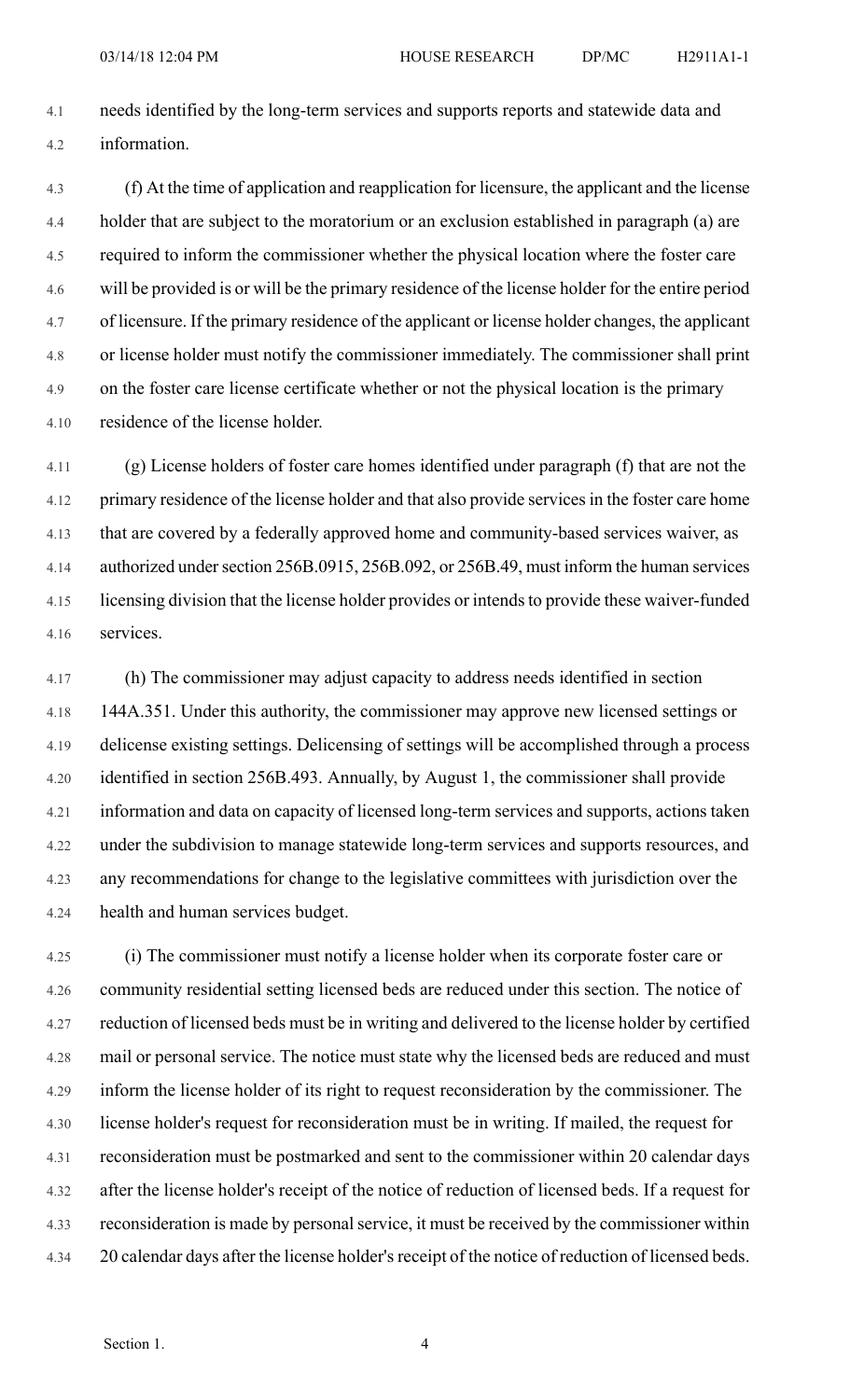5.1 (j) The commissioner shall not issue an initial license for children's residential treatment 5.2 services licensed under Minnesota Rules, parts 2960.0580 to 2960.0700, under this chapter 5.3 for a program that Centers for Medicare and Medicaid Services would consider an institution 5.4 for mental diseases. Facilities that serve only private pay clients are exempt from the 5.5 moratorium described in this paragraph. The commissioner has the authority to manage 5.6 existing statewide capacity for children's residential treatment services subject to the 5.7 moratorium under this paragraph and may issue an initial license for such facilities if the 5.8 initial license would not increase the statewide capacity for children's residential treatment 5.9 services subject to the moratorium under this paragraph."

5.10 Page 3, line 8, delete "2021" and insert "2016"

5.11 Page 3, after line 13, insert:

5.12 "Sec. 3. Minnesota Statutes 2017 Supplement, section 245D.03, subdivision 1, is amended 5.13 to read:

5.14 Subdivision 1. **Applicability.** (a) The commissionershall regulate the provision of home 5.15 and community-based services to persons with disabilities and persons age 65 and older 5.16 pursuant to this chapter. The licensing standards in this chapter govern the provision of 5.17 basic support services and intensive support services.

5.18 (b) Basic support services provide the level of assistance, supervision, and care that is 5.19 necessary to ensure the health and welfare of the person and do not include services that 5.20 are specifically directed toward the training, treatment, habilitation, or rehabilitation of the 5.21 person. Basic support services include:

5.22 (1) in-home and out-of-home respite care services as defined in section 245A.02, 5.23 subdivision 15, and under the brain injury, community alternative care, community access 5.24 for disability inclusion, developmental disability, and elderly waiver plans, excluding 5.25 out-of-home respite care provided to children in a family child foster care home licensed 5.26 under Minnesota Rules, parts 2960.3000 to 2960.3100, when the child foster care license 5.27 holder complies with the requirements under section 245D.06, subdivisions 5, 6, 7, and 8, 5.28 or successor provisions; and section 245D.061 or successor provisions, which must be 5.29 stipulated in the statement of intended use required under Minnesota Rules, part 2960.3000, 5.30 subpart 4;

5.31 (2) adult companion services as defined under the brain injury, community access for 5.32 disability inclusion, community alternative care, and elderly waiver plans, excluding adult 5.33 companion services provided under the Corporation for National and Community Services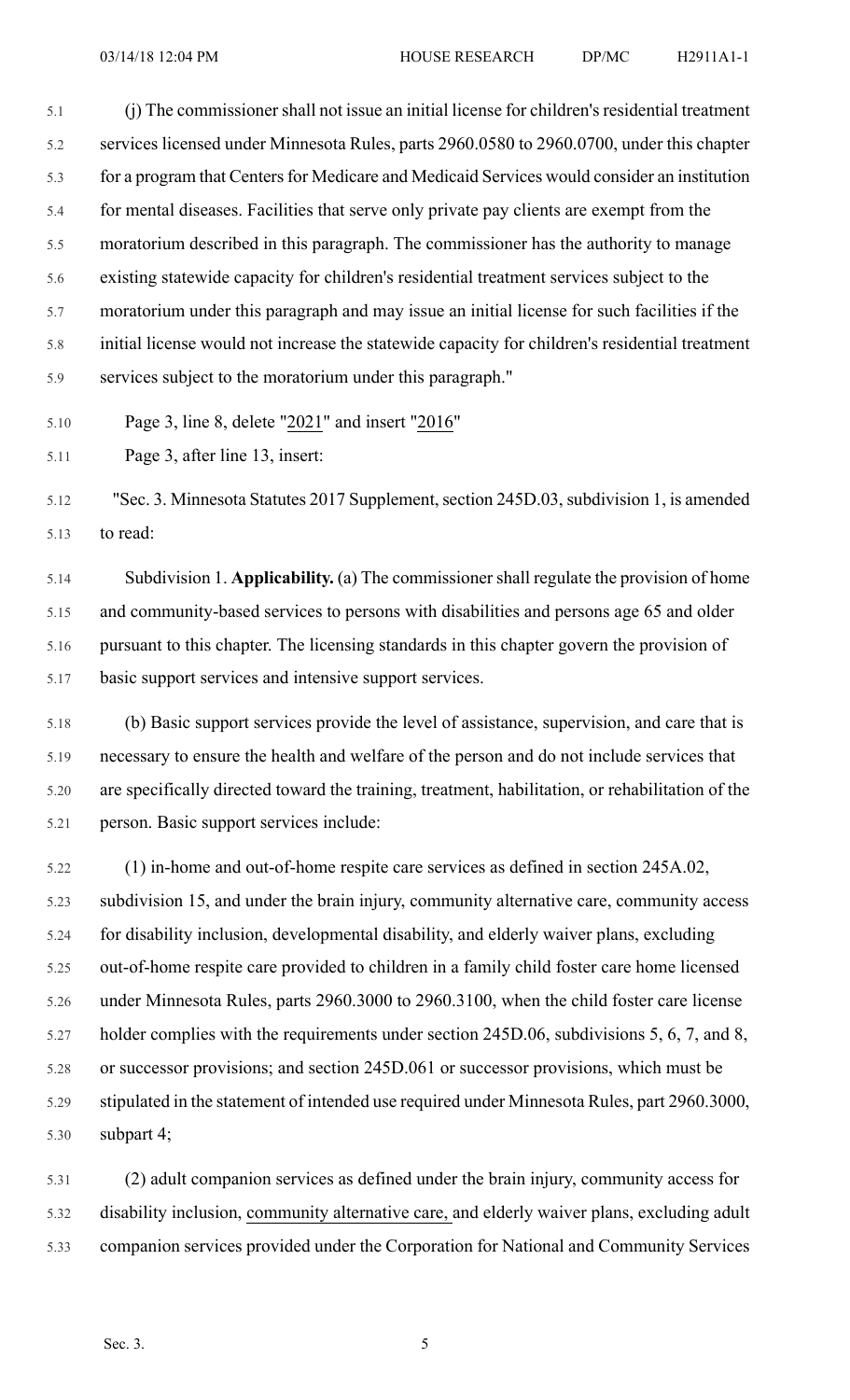| 6.1  | Senior Companion Program established under the Domestic Volunteer Service Act of 1973,        |
|------|-----------------------------------------------------------------------------------------------|
| 6.2  | Public Law 98-288;                                                                            |
| 6.3  | (3) personal support as defined under the developmental disability waiver plan;               |
| 6.4  | (4) 24-hour emergency assistance, personal emergency response as defined under the            |
| 6.5  | community access for disability inclusion and developmental disability waiver plans;          |
| 6.6  | (5) night supervision services as defined under the brain injury, community access for        |
| 6.7  | disability inclusion, community alternative care, and developmental disability waiver plan    |
| 6.8  | plans;                                                                                        |
| 6.9  | (6) homemaker services as defined under the community access for disability inclusion,        |
| 6.10 | brain injury, community alternative care, developmental disability, and elderly waiver plans, |
| 6.11 | excluding providers licensed by the Department of Health under chapter 144A and those         |
| 6.12 | providers providing cleaning services only; and                                               |
| 6.13 | (7) individual community living support under section 256B.0915, subdivision 3j.              |
| 6.14 | (c) Intensive support services provide assistance, supervision, and care that is necessary    |
| 6.15 | to ensure the health and welfare of the person and services specifically directed toward the  |
| 6.16 | training, habilitation, or rehabilitation of the person. Intensive support services include:  |
| 6.17 | (1) intervention services, including:                                                         |
| 6.18 | (i) behavioral positive support services as defined under the brain injury and, community     |
| 6.19 | access for disability inclusion, community alternative care, and developmental disability     |
| 6.20 | waiver plans;                                                                                 |
| 6.21 | (ii) in-home or out-of-home crisis respite services as defined under the brain injury,        |
| 6.22 | community access for disability inclusion, community alternative care, and developmental      |
| 6.23 | disability waiver plane plans; and                                                            |
| 6.24 | (iii) specialist services as defined under the current brain injury, community access for     |
| 6.25 | disability inclusion, community alternative care, and developmental disability waiver plan    |

6.26 plans;

6.27 (2) in-home support services, including:

6.28 (i) in-home family support and supported living services as defined under the 6.29 developmental disability waiver plan;

6.30 (ii) independent living servicestraining as defined under the brain injury and community 6.31 access for disability inclusion waiver plans;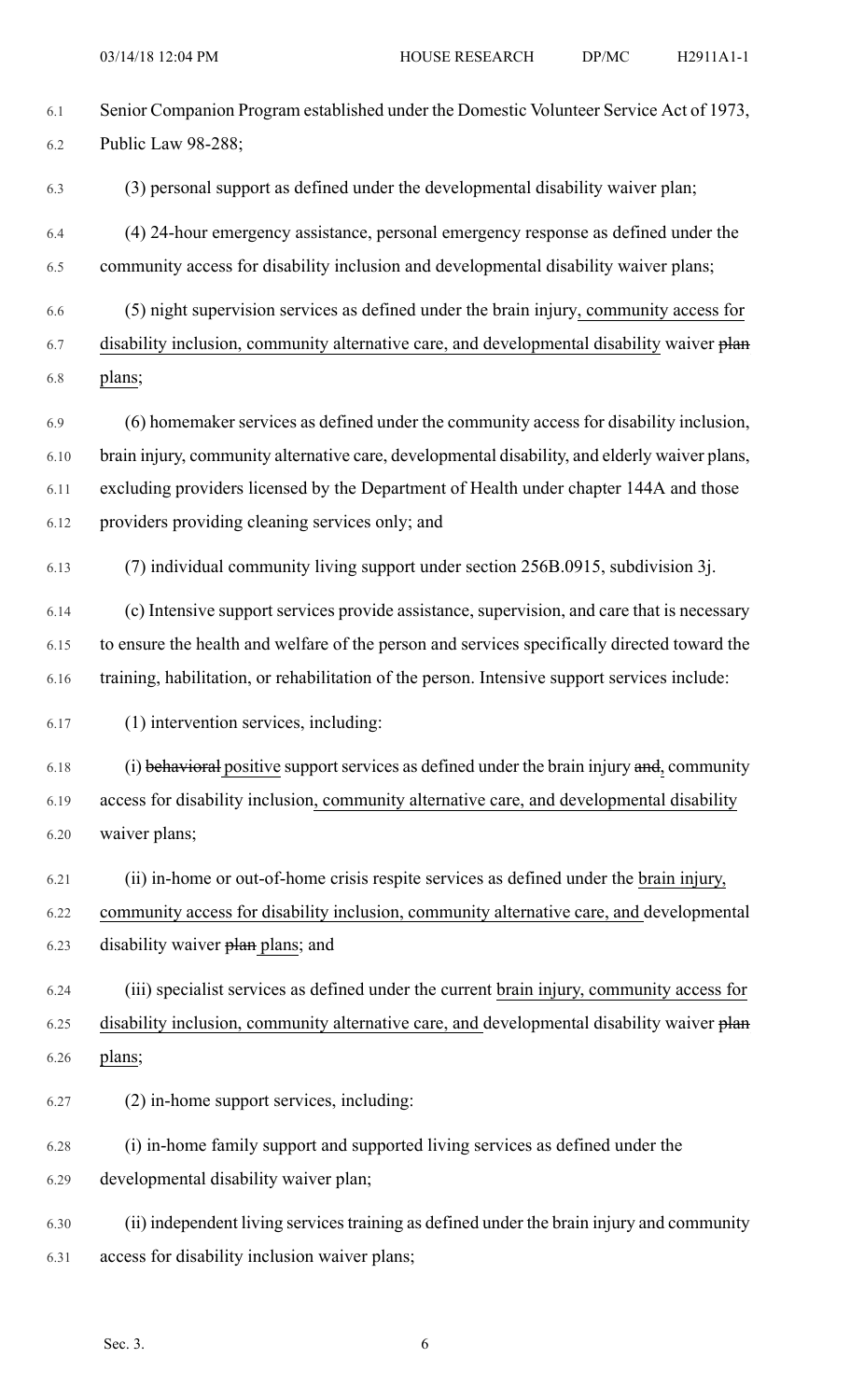| 7.1  | (iii) semi-independent living services; and                                                   |
|------|-----------------------------------------------------------------------------------------------|
| 7.2  | (iv) individualized home supports services as defined under the brain injury, community       |
| 7.3  | alternative care, and community access for disability inclusion waiver plans;                 |
| 7.4  | (3) residential supports and services, including:                                             |
| 7.5  | (i) supported living services as defined under the developmental disability waiver plan       |
| 7.6  | provided in a family or corporate child foster care residence, a family adult foster care     |
| 7.7  | residence, a community residential setting, or a supervised living facility;                  |
| 7.8  | (ii) foster care services as defined in the brain injury, community alternative care, and     |
| 7.9  | community access for disability inclusion waiver plans provided in a family or corporate      |
| 7.10 | child foster care residence, a family adult foster care residence, or a community residential |
| 7.11 | setting; and                                                                                  |
| 7.12 | (iii) residential services provided to more than four persons with developmental              |
| 7.13 | disabilities in a supervised living facility, including ICFs/DD;                              |
| 7.14 | (4) day services, including:                                                                  |
| 7.15 | (i) structured day services as defined under the brain injury waiver plan;                    |
| 7.16 | (ii) day training and habilitation services under sections 252.41 to 252.46, and as defined   |
| 7.17 | under the developmental disability waiver plan; and                                           |
| 7.18 | (iii) prevocational services as defined under the brain injury and community access for       |
| 7.19 | disability inclusion waiver plans; and                                                        |
| 7.20 | (5) employment exploration services as defined under the brain injury, community              |
| 7.21 | alternative care, community access for disability inclusion, and developmental disability     |
| 7.22 | waiver plans;                                                                                 |
| 7.23 | (6) employment development services as defined under the brain injury, community              |
| 7.24 | alternative care, community access for disability inclusion, and developmental disability     |
| 7.25 | waiver plans; and                                                                             |
| 7.26 | (7) employment support services as defined under the brain injury, community alternative      |
| 7.27 | care, community access for disability inclusion, and developmental disability waiver plans."  |
| 7.28 | Page 4, delete section 3, and insert:                                                         |
| 7.29 | "Sec. 5. Minnesota Statutes 2016, section 245D.091, subdivision 2, is amended to read:        |
| 7.30 | Subd. 2. Behavior Positive support professional qualifications. A behavior positive           |
| 7.31 | support professional providing behavioral positive support services as identified in section  |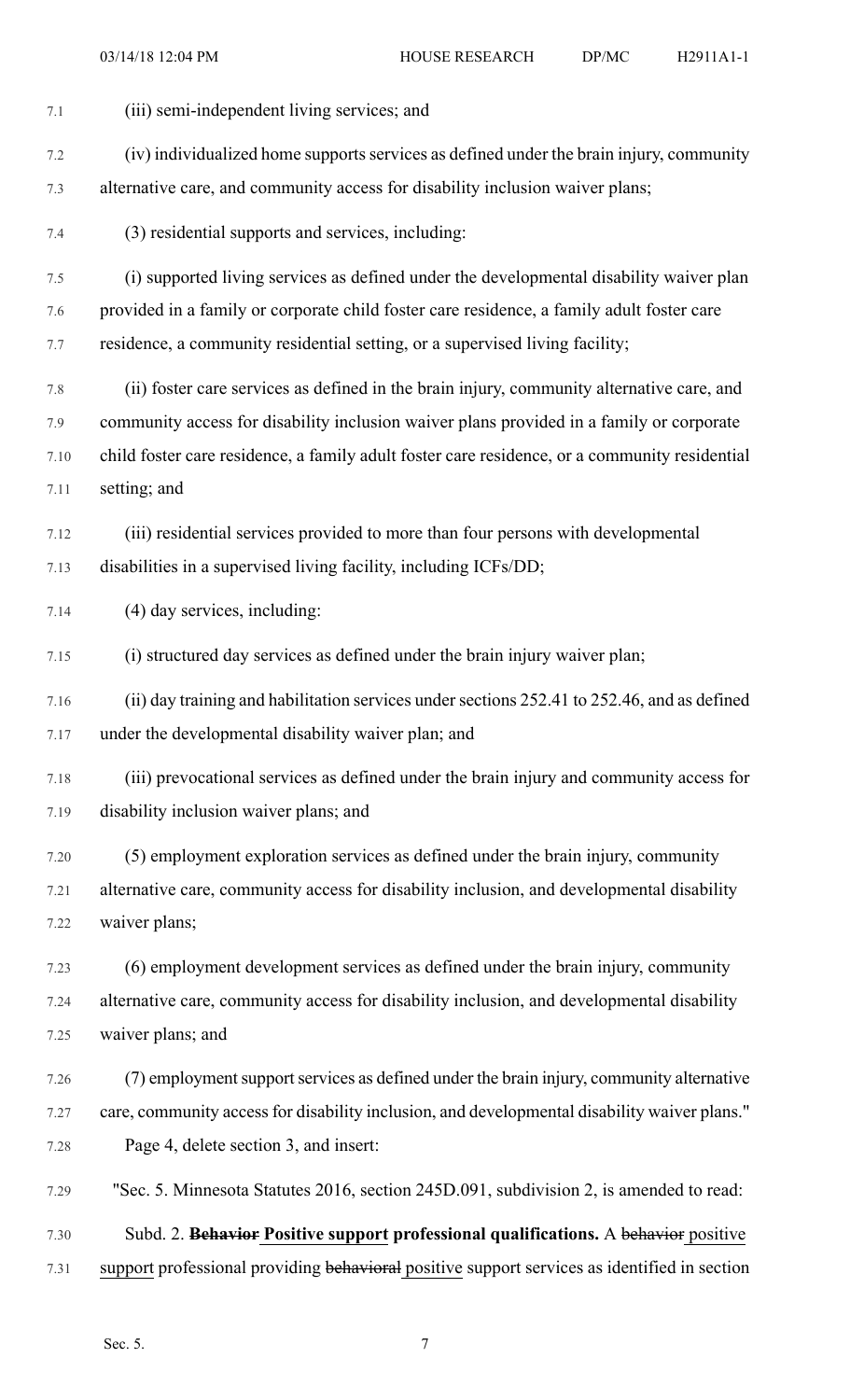8.1 245D.03, subdivision 1, paragraph (c), clause (1), item (i), must have competencies in the 8.2 following areas as required under the brain injury and, community access for disability 8.3 inclusion, community alternative care, and developmental disability waiver plans or successor 8.4 plans: 8.5 (1) ethical considerations; 8.6 (2) functional assessment; 8.7 (3) functional analysis; 8.8 (4) measurement of behavior and interpretation of data; 8.9 (5) selecting intervention outcomes and strategies; 8.10 (6) behavior reduction and elimination strategies that promote least restrictive approved 8.11 alternatives; 8.12 (7) data collection; 8.13 (8) staff and caregiver training; 8.14 (9) support plan monitoring; 8.15 (10) co-occurring mental disorders or neurocognitive disorder; 8.16 (11) demonstrated expertise with populations being served; and 8.17 (12) must be a: 8.18 (i) psychologist licensed under sections 148.88 to 148.98, who has stated to the Board 8.19 of Psychology competencies in the above identified areas; 8.20 (ii) clinical social worker licensed as an independent clinical social worker under chapter 8.21 148D, or a person with a master's degree in social work from an accredited college or 8.22 university, with at least 4,000 hours of post-master's supervised experience in the delivery 8.23 of clinical services in the areas identified in clauses (1) to (11); 8.24 (iii) physician licensed under chapter 147 and certified by the American Board of 8.25 Psychiatry and Neurology or eligible for board certification in psychiatry with competencies 8.26 in the areas identified in clauses  $(1)$  to  $(11)$ ; 8.27 (iv) licensed professional clinical counselor licensed under sections 148B.29 to 148B.39 8.28 with at least 4,000 hours of post-master's supervised experience in the delivery of clinical

8.29 services who has demonstrated competencies in the areas identified in clauses (1) to (11);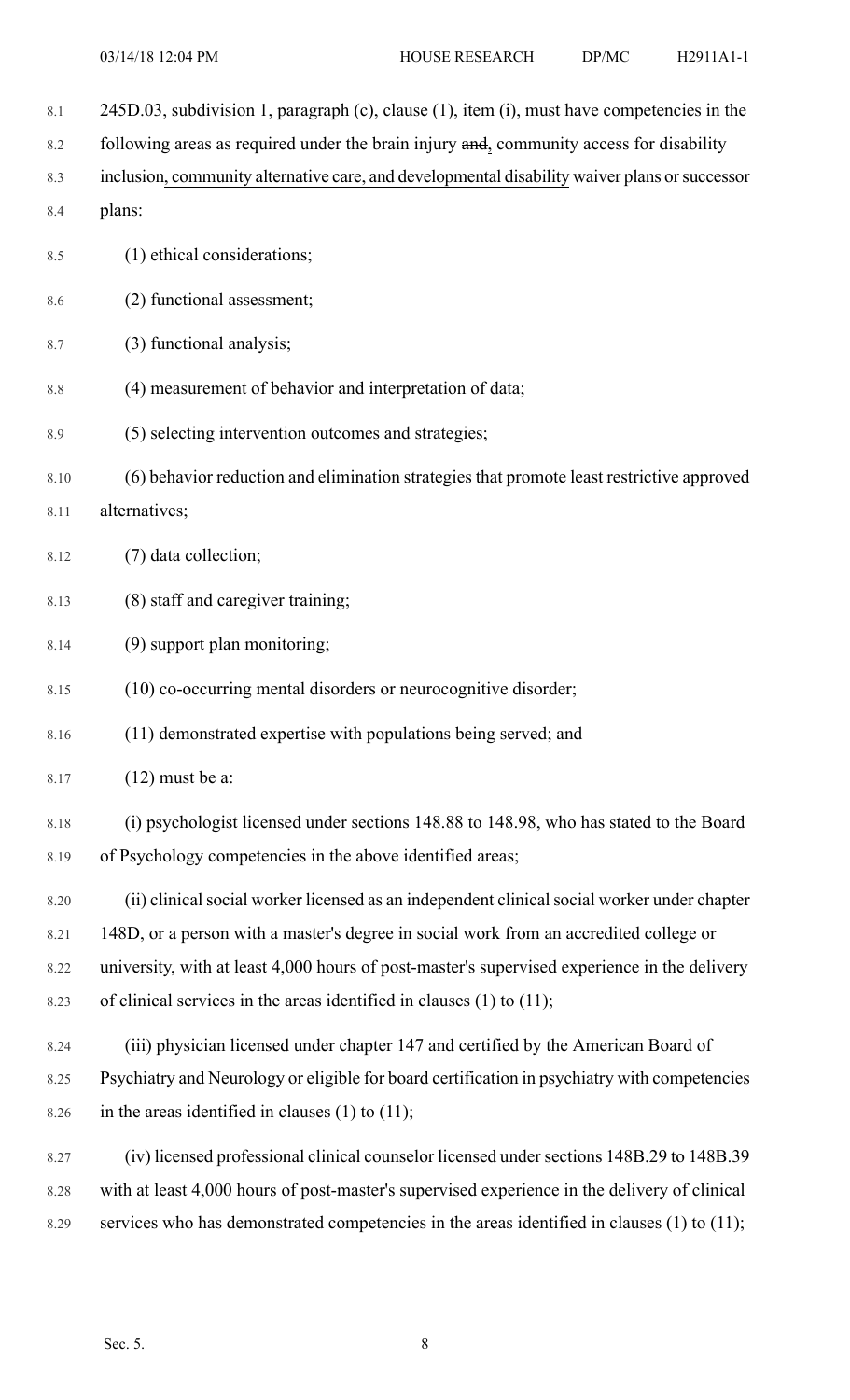9.1 (v) person with a master's degree from an accredited college or university in one of the 9.2 behavioral sciences or related fields, with at least 4,000 hours of post-master's supervised 9.3 experience in the delivery of clinical services with demonstrated competencies in the areas 9.4 identified in clauses (1) to (11);  $\theta$ 9.5 (vi) person with a master's degree or PhD in one of the behavioral sciences or related 9.6 field with demonstrated expertise in positive support services, as determined by the person's 9.7 case manager based on the person's needs as outlined in the person's community support 9.8 plan; or 9.9 (vii) registered nurse who is licensed under sections 148.171 to 148.285, and who is 9.10 certified as a clinical specialist or as a nurse practitioner in adult or family psychiatric and 9.11 mental health nursing by a national nurse certification organization, or who has a master's 9.12 degree in nursing or one of the behavioral sciences or related fields from an accredited 9.13 college or university or its equivalent, with at least 4,000 hours of post-master's supervised 9.14 experience in the delivery of clinical services." 9.15 Page 6, delete section 4, and insert: 9.16 "Sec. 6. Minnesota Statutes 2016, section 245D.091, subdivision 3, is amended to read: 9.17 Subd. 3. **Behavior Positive support analyst qualifications.** (a) A behavior positive 9.18 support analyst providing behavioral positive support services as identified in section 9.19 245D.03, subdivision 1, paragraph (c), clause (1), item (i), must have competencies in the 9.20 following areas as required under the brain injury and, community access for disability 9.21 inclusion, community alternative care, and developmental disability waiver plans or successor 9.22 plans: 9.23 (1) have obtained a baccalaureate degree, master's degree, or PhD in a social services 9.24 discipline; or 9.25 (2) meet the qualifications of a mental health practitioner as defined in section 245.462, 9.26 subdivision 17.; or 9.27 (3) be a board certified behavior analyst or board certified assistant behavior analyst by 9.28 the Behavior Analyst Certification Board, Incorporated. 9.29 (b) In addition, a behavior positive support analyst must: 9.30 (1) have four years of supervised experience working with individuals who exhibit 9.31 challenging behaviors as well as co-occurring mental disorders or neurocognitive disorder 9.32 conducting functional behavior assessments and designing, implementing, and evaluating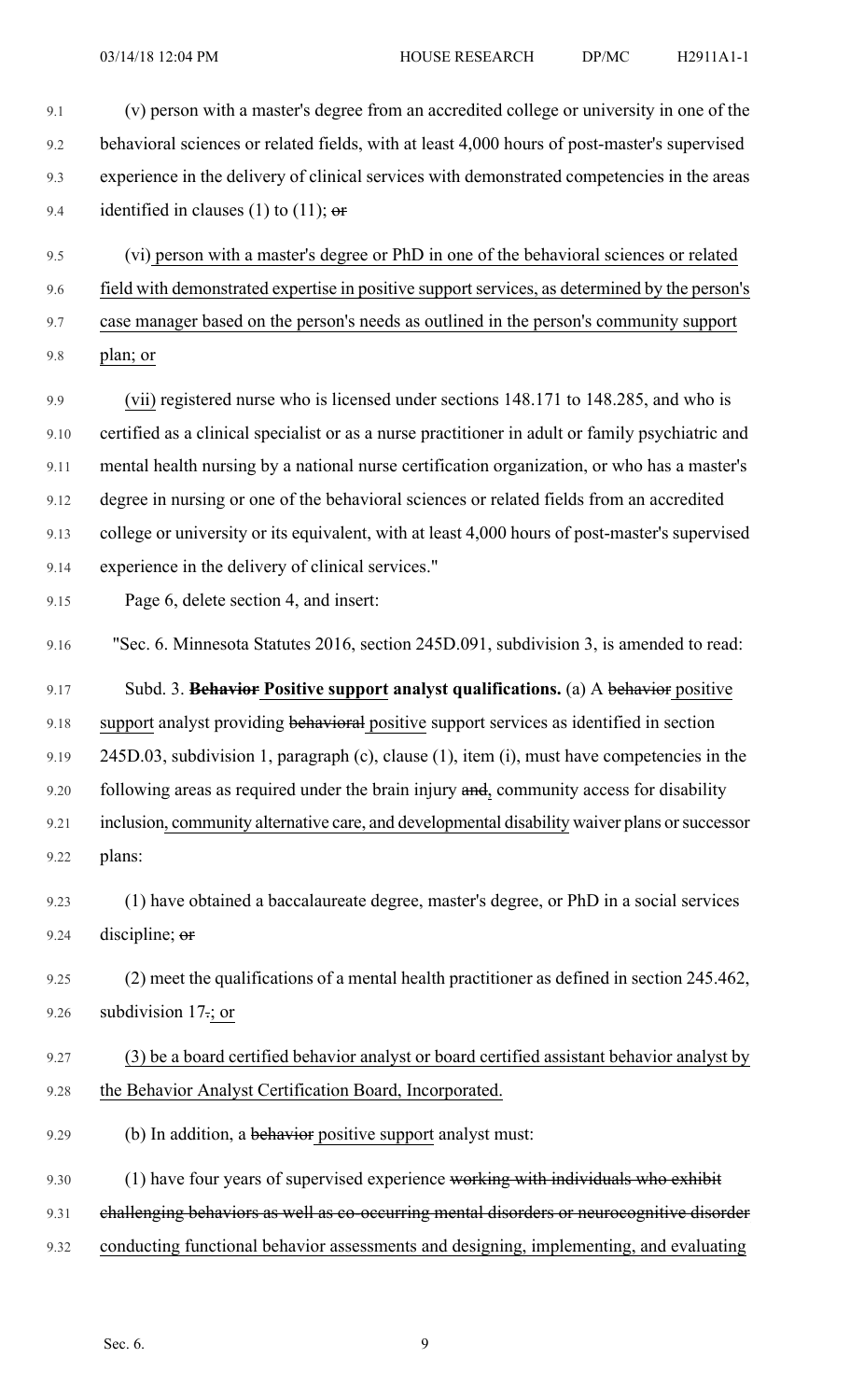10.1 effectiveness of positive practices behavior support strategies for people who exhibit

10.2 challenging behaviors as well as co-occurring mental disorders and neuro-cognitive disorder;

10.3 (2) have received ten hours of instruction in functional assessment and functional analysis;

10.4 training prior to hire or within 90 calendar days of hire that includes:

- 10.5 (i) ten hours of instruction in functional assessment and functional analysis;
- 10.6 (ii) 20 hours of instruction in the understanding of the function of behavior;

10.7 (iii) ten hours of instruction on design of positive practices behavior support strategies;

- 10.8 (iv) 20 hours of instruction preparing written intervention strategies, designing data
- 10.9 collection protocols, training other staff to implement positive practice strategies,

10.10 summarizing and reporting program evaluation data, analyzing program evaluation data to

10.11 identify design flaws in behavioral interventions or failures in implementation fidelity and

10.12 recommending enhancements based on evaluation data; and

10.13 (v) eight hours of instruction on principles of person-centered thinking;

10.14 (3) have received 20 hours of instruction in the understanding of the function of behavior;

10.15 (4) have received ten hours of instruction on design of positive practices behavior support 10.16 strategies;

10.17 (5) have received 20 hours of instruction on the use of behavior reduction approved 10.18 strategies used only in combination with behavior positive practices strategies;

10.19  $(6)$  (3) be determined by a behavior positive support professional to have the training 10.20 and prerequisite skills required to provide positive practice strategies as well as behavior 10.21 reduction approved and permitted intervention to the person who receives behavioral positive 10.22 support; and

10.23  $(7)$  (4) be under the direct supervision of a behavior positive support professional.

10.24 (c) Meeting the qualifications for a positive support professional under subdivision 2

10.25 shall substitute for meeting the qualifications listed in paragraph (b)."

10.26 Page 7, delete section 5, and insert:

10.27 "Sec. 7. Minnesota Statutes 2016, section 245D.091, subdivision 4, is amended to read:

10.28 Subd. 4. **Behavior Positive support specialist qualifications.** (a) A behavior positive 10.29 support specialist providing behavioral positive support services as identified in section 10.30 245D.03, subdivision 1, paragraph (c), clause (1), item (i), must have competencies in the 10.31 following areas as required under the brain injury and, community access for disability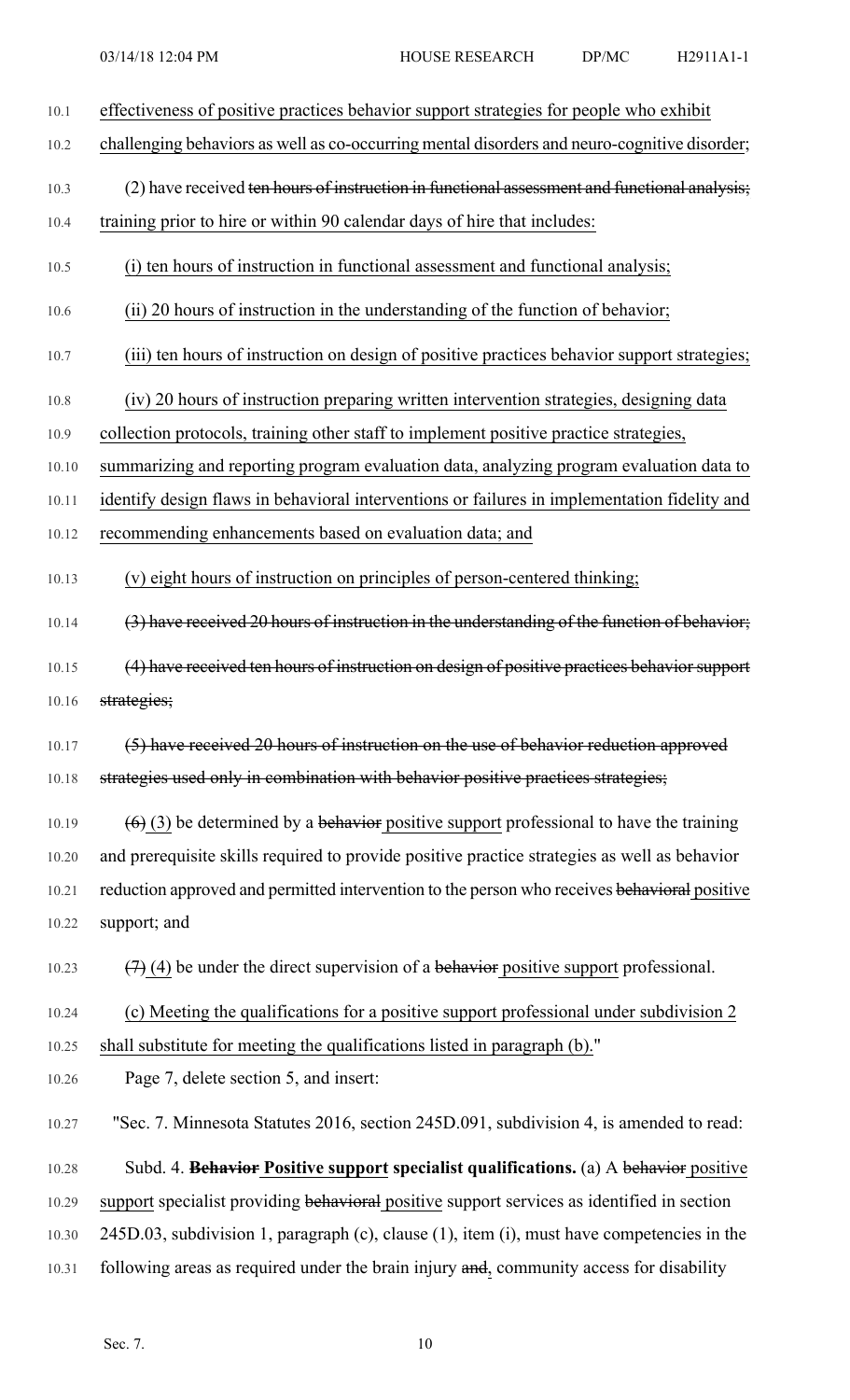| 11.1  | inclusion, community alternative care, and developmental disability waiver plans or successor |
|-------|-----------------------------------------------------------------------------------------------|
| 11.2  | plans:                                                                                        |
| 11.3  | (1) have an associate's degree in a social services discipline; or                            |
| 11.4  | (2) have two years of supervised experience working with individuals who exhibit              |
| 11.5  | challenging behaviors as well as co-occurring mental disorders or neurocognitive disorder.    |
| 11.6  | (b) In addition, a behavior specialist must:                                                  |
| 11.7  | (1) have received training prior to hire or within 90 calendar days of hire that includes:    |
| 11.8  | (i) a minimum of four hours of training in functional assessment;                             |
| 11.9  | $(2)$ have received (ii) 20 hours of instruction in the understanding of the function of      |
| 11.10 | behavior;                                                                                     |
| 11.11 | (3) have received (iii) ten hours of instruction on design of positive practices behavioral   |
| 11.12 | support strategies; and                                                                       |
| 11.13 | (iv) eight hours of instruction on principles of person-centered thinking;                    |
| 11.14 | $(4)$ (2) be determined by a behavior positive support professional to have the training      |
| 11.15 | and prerequisite skills required to provide positive practices strategies as well as behavior |
| 11.16 | reduction approved intervention to the person who receives behavioral positive support;       |
| 11.17 | and                                                                                           |
| 11.18 | $(5)$ (3) be under the direct supervision of a behavior positive support professional.        |
| 11.19 | (c) Meeting the qualifications for a positive support professional under subdivision 2        |
| 11.20 | shall substitute for meeting the qualifications listed in paragraphs (a) and (b).             |
| 11.21 | Sec. 8. Minnesota Statutes 2017 Supplement, section 256B.4914, subdivision 3, is amended      |
| 11.22 | to read:                                                                                      |
| 11.23 | Subd. 3. Applicable services. Applicable services are those authorized under the state's      |
| 11.24 | home and community-based services waivers under sections 256B.092 and 256B.49,                |
| 11.25 | including the following, as defined in the federally approved home and community-based        |
| 11.26 | services plan:                                                                                |
| 11.27 | (1) 24-hour customized living;                                                                |
| 11.28 | (2) adult day care;                                                                           |
| 11.29 | (3) adult day care bath;                                                                      |
| 11.30 | $(4)$ behavioral programming;                                                                 |

Sec. 8. 11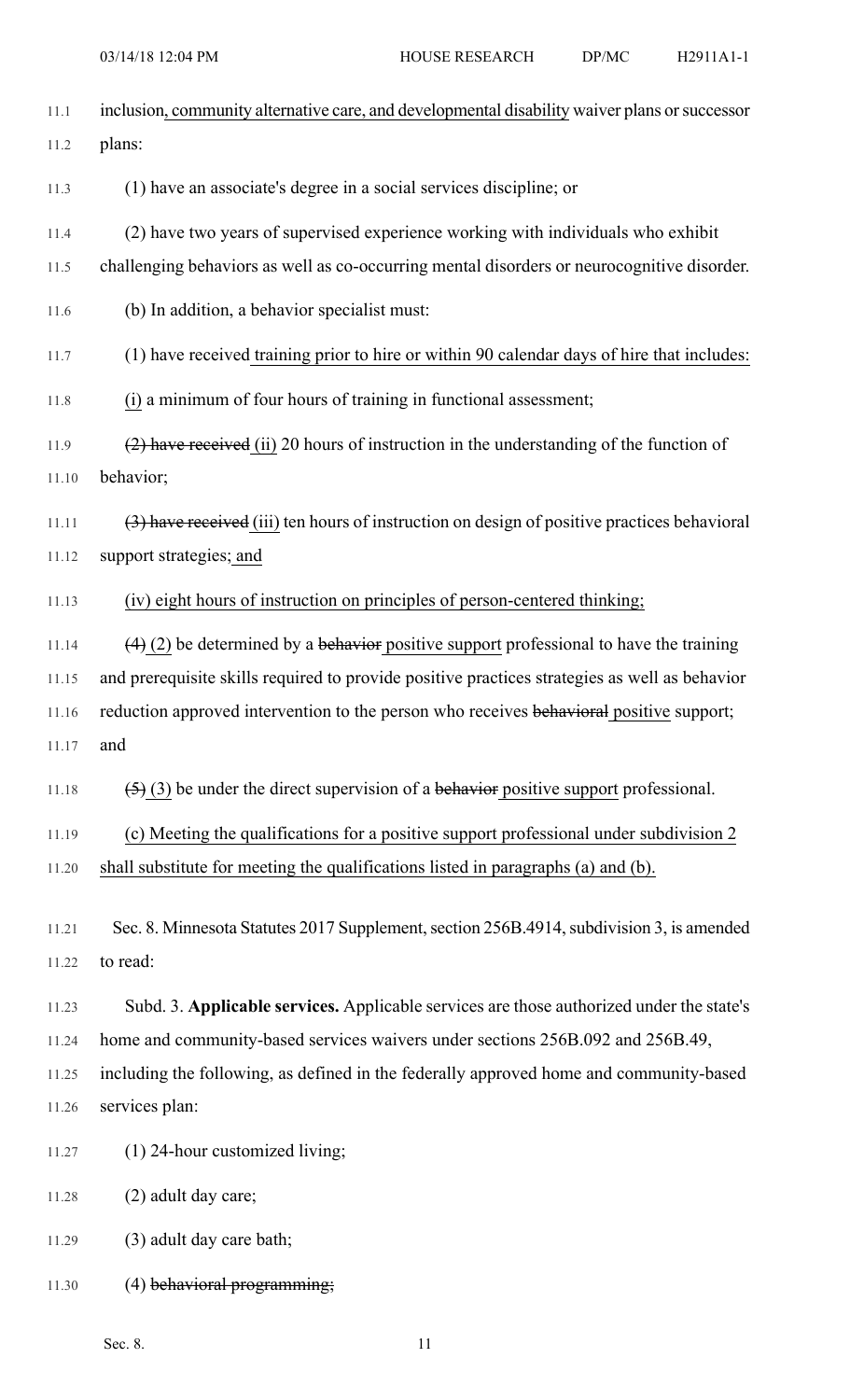- 12.1  $(5)$  companion services;
- 12.2  $(6)$  (5) customized living;
- 12.3  $(7)(6)$  day training and habilitation;
- 12.4 (7) employment development services;
- 12.5 (8) employment exploration services;
- 12.6 (9) employment support services;
- 12.7  $(8)(10)$  housing access coordination;
- 12.8  $(9)(11)$  independent living skills;
- 12.9 (12) independent living skills specialist services;
- 12.10 (13) individualized home supports;
- 12.11  $(10)(14)$  in-home family support;
- 12.12  $(11)(15)$  night supervision;
- 12.13  $(12) (16)$  personal support;
- 12.14 (17) positive support service;
- 12.15  $(13)$  (18) prevocational services;
- 12.16  $(14)$  (19) residential care services;
- 12.17  $(15)(20)$  residential support services;
- 12.18  $(16)(21)$  respite services;
- 12.19  $(17)(22)$  structured day services;
- 12.20 (18) (23) supported employment services;
- 12.21  $(19)(24)$  supported living services;
- 12.22  $(20)(25)$  transportation services;
- 12.23 (21) individualized home supports;
- 12.24 (22) independent living skills specialist services;
- 12.25 (23) employment exploration services;
- 12.26 (24) employment development services;
- 12.27 (25) employment support services; and